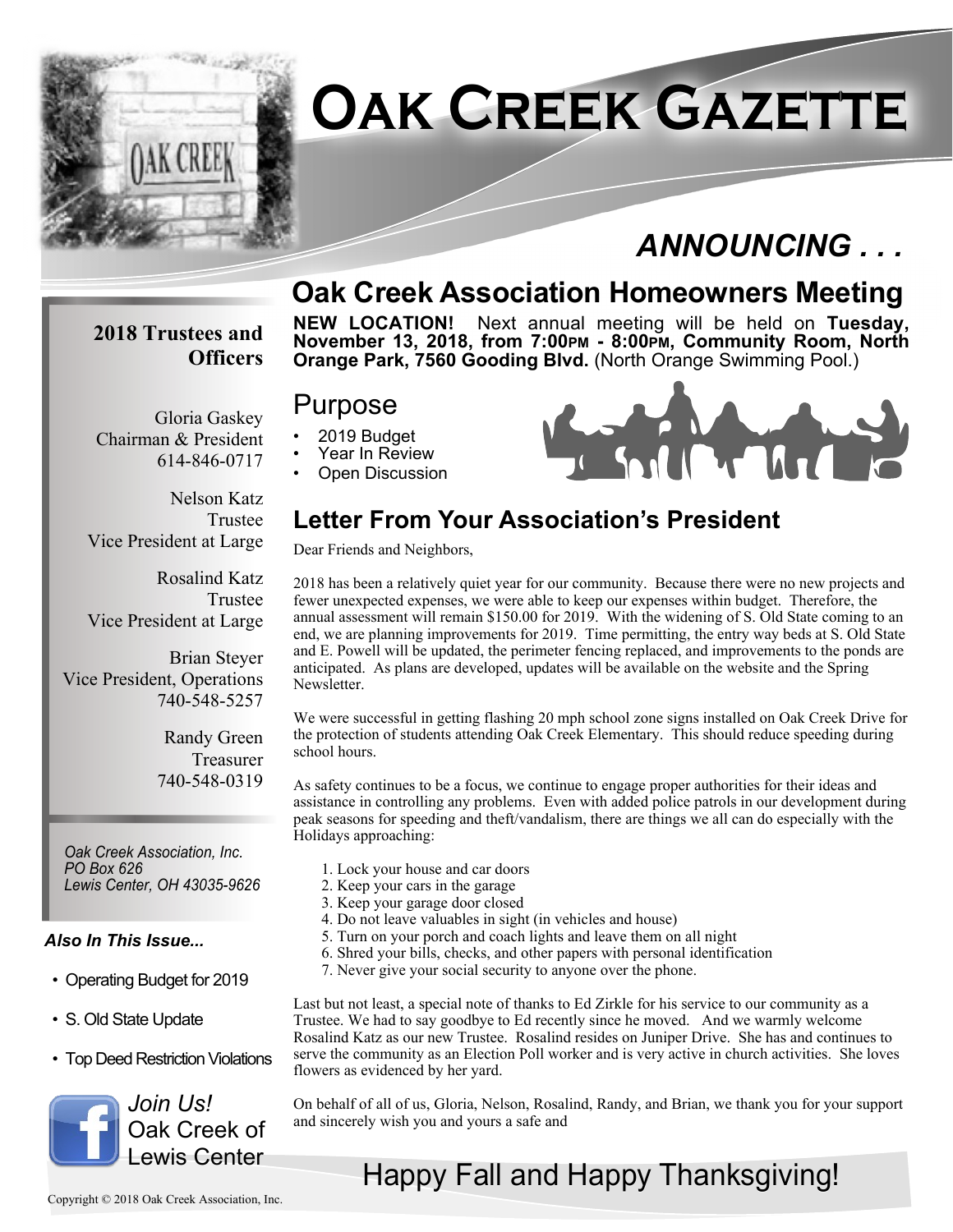#### **Treasurer's Report**

Based on expenses, the Annual Assessment for calendar year 2019 will remain at \$150 per lot. Invoices will be mailed by January and are due upon receipt. If payment is not received timely, an interest rate of 1% per month (12% per annum) will be charged.

Payment can be made by check, cash, money order or via the Internet through Paypal, which is accessible via our website @ www.oakcreekassociation.com.

As you know, by virtue of owning property in Oak Creek, you are automatically a member of the Oak Creek Association. Association dues, like real estate taxes, are assessed on and directly tied only to the property and subject to similar collection processes. In other words when you purchase a home, it comes with dues and taxes. Payment of dues is not contingent on any other factor. Please pay your 2019 dues upon receipt of your invoice. Please contact your trustees or treasurer if you have any questions or concerns. Thank you.

Please access our web site for a complete line by line overview of the budget.

| Oak Creek Association<br><b>Operating Budget 2019</b>                                                                                                                                                                |    |                                     |
|----------------------------------------------------------------------------------------------------------------------------------------------------------------------------------------------------------------------|----|-------------------------------------|
|                                                                                                                                                                                                                      |    | 2018<br><b>Budget</b><br><b>YTD</b> |
| <b>REVENUES:</b><br>Dues & Other                                                                                                                                                                                     | \$ | 61,400                              |
| <b>EXPENSES</b><br>Landscaping<br><b>Retention Areas</b><br>Administrative -<br>(insurance, supplies,<br>postage, etc.)<br><b>Traffic Enforcement</b><br>Insurance<br><b>Utilities</b><br><b>General Maintenance</b> |    | 24,000<br>7,600<br>8,150<br>8,800   |
|                                                                                                                                                                                                                      |    | 2,600<br>5,740<br>3,700             |
| <b>Total Expenses</b>                                                                                                                                                                                                |    | 60,590                              |
| <b>NET</b>                                                                                                                                                                                                           |    | \$810                               |

# The Widening of S. Old State

Almost Done—YEAH. Can't wait until spring when they put on the finishing touches—the grass; the trees! Do check our website for other road construction updates that affect us.

#### Keep "Oak Creek" Beautiful

An increase in the amount of trash and plastic has been noticed laying in our yards, easements, and street curb areas. It is important that we are vigilant in picking up unwanted advertisements and newspapers that are thrown onto our driveways, in picking up trash that sometimes finds its way to our yards, and, if it is evident, complain to Rumpke and the township about any trash being left in our yards that fall off the garbage trucks.

#### Dogs

We understand that our pets are family members. However, for the safety of young children (who may be scared of your baby), of the elderly who could also be knocked down, or other small pets, please keep your dog on a leash when you walk it in the neighborhood. Also, we continue to get complaints about dog feces in yards or sidewalks, so please clean up after your dog.

## When the Snow Falls

With Winter fast approaching, please be reminded that when it snows:

- Do NOT park your vehicles in the street so that the snow plows can clear them.
- Shovel your sidewalks.
- The snow must be removed from the road in front of your mail box or you will not get mail delivery.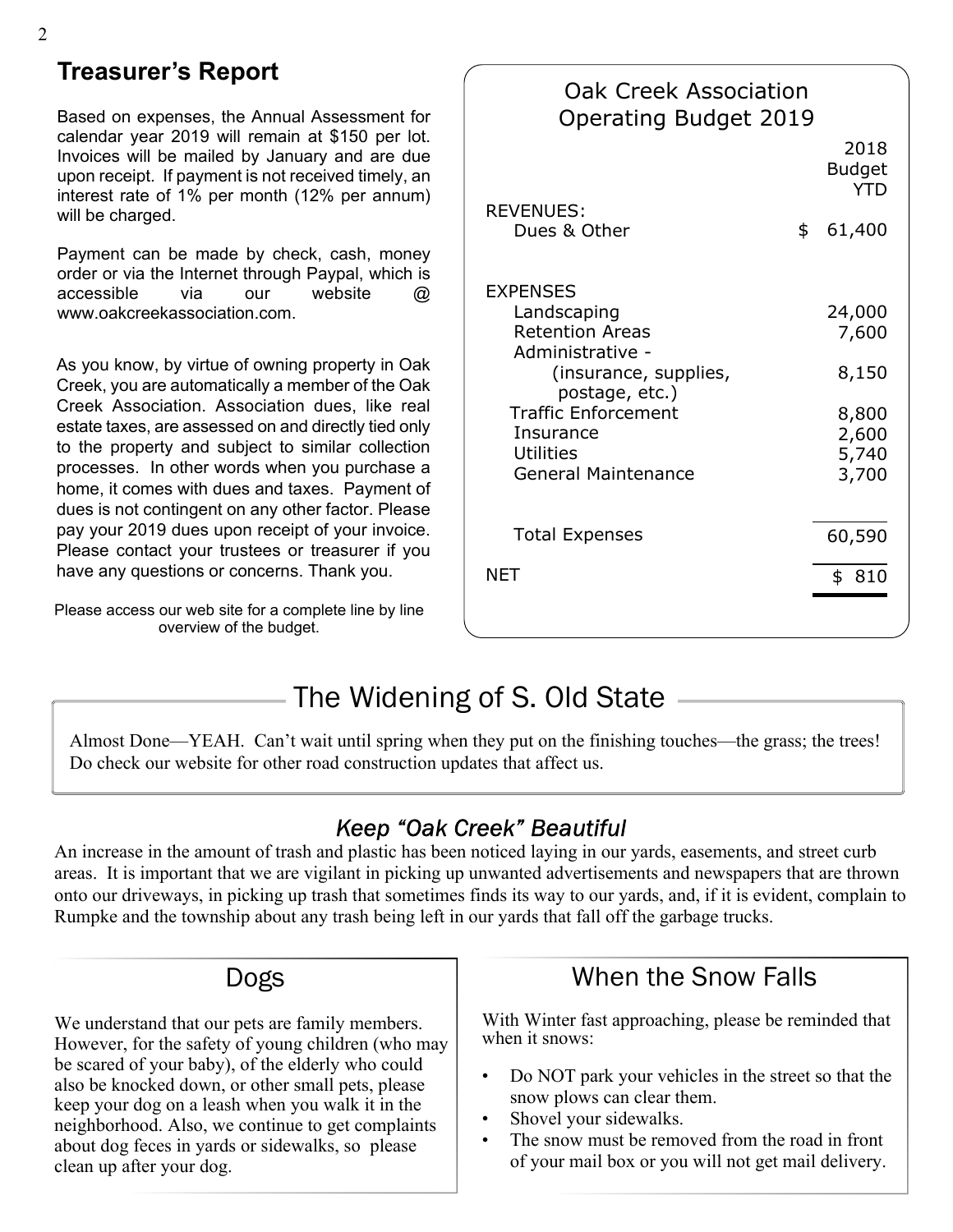#### Deed Restrictions Top 3 Areas of Greatest Complaints

#### **1. Trash Storage and Pickup**

Trash is not to be set out until the night before pick up. That would generally be Friday. So trash should not be set out prior to Thursday Evening. When there is a holiday, trash pickup is delayed for 1 business day. Furthermore, trash cans and trash bins need to be kept out of public view; therefore, they cannot remain in the driveway or next to your house unless they are hidden by an enclosure. Trash is NOT to be put on the sidewalks. Trash cans and trash bins should be promptly removed and stored out of public sight as soon after trash pickup as possible. It is also recommended that if a storm or high winds are pending, do not put trash out until the storm passes, keeping your trash from blowing all over the neighborhood. Please reference Limited Warranty Deed Article I, J: WASTE DISPOSAL

…*"trash, garbage or other waste…shall be kept out of view of the general public from the street and abutting properties."*

#### **2. Commercial Vehicles**

Campers, trailers, boats, RV's and commercial vehicles are not permitted to be left in the driveway or on the street more than 24 hours in any 30 day period. We have seen this far too often. In addition, we have had complaints about vehicles being parked on front lawns. If you want to avoid receiving a Violation Letter from the Association and the accompanying fines, please comply with Limited Warranty Deed, Article I, N: BOAT, TRAILER AND VEHICLE PARKING AND STORAGE

 *"No truck, trailer, boat, camper, recreational vehicle or commercial vehicle shall be parked or stored in front of or on any lot unless it is in a garage or other vehicle enclosure out of view from the street and abutting properties. The vehicle may not remain on the property for more than twenty-four (24) hours in any period of thirty (30) days."*

#### **3. Lawncare**

Finally, we have noticed too many lawns not being properly maintained. We must take care of our lawns and yards. That means:

- Mowing the grass and cleaning up clippings at a minimum of every 7- 10 days during the growing season
- Fertilizing and treating your lawn and beds for weeds
- Trimming bushes and maintaining plant beds

Please reference Limited Warranty Deed Article I, E: BUILDING LOCATION

 *"…no weeds, underbrush or other unsightly growths shall be permitted to grow or remain anywhere on said lots and no unsightly object shall be allowed to be placed or suffered to remain anywhere thereon."*

By following these simple rules, we can keep our community a desirable place to live and keep our property values up, which is something we all want to do! For all of the Deed Restrictions, please refer to the documents provided on our website: www.oakcreekassociation.com

#### **Resources**

• Ohio's Financial Crisis Resources - Information on lowering monthly payments, locating safe and affordable housing, find a job or training, repair your credit, how to create a budget, plus much more, please access the Financial Crisis Resources at www.savethedream.ohio.gov/financialcrisis.aspx



• Senior Citizens of Delaware County - To provide motivating activities to help active older adults remain a vital part

of Delaware County through education, recreation, socialization, exercise, and wellness. www.mysourcepoint.org

• Wondering what events and activities are scheduled in Orange Township? Looking for something to do? Want to know more about the history of Orange Township, trails, parks, festivals, and more? Visit www.OrangeCelebration.com

**Our Association Web Site** *-* Keeping in touch with your **Oak Creek Homeowners' Association** and up-to-date on neighborhood happenings just a click away on your computer. Access new features such as local news, current real estate listing and statistics for our neighborhood, previous newsletters and minutes from meetings, legal documents, file a complaint, plus much more! Many of the Internet links found in this newsletter are available on our web site. All this and more is available 24 hours a day, 7 days a week at www.oakcreekassociation.com.